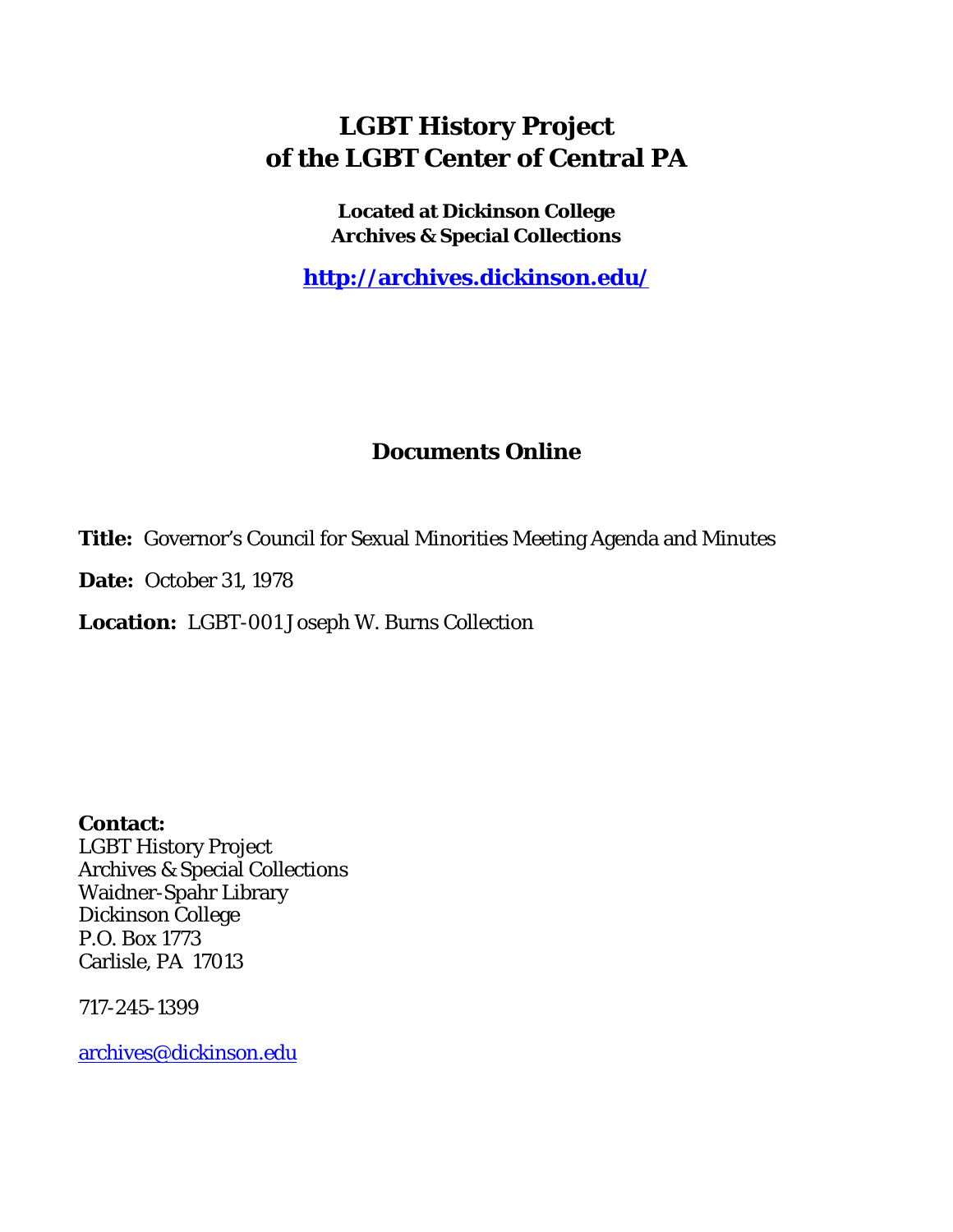

# **COMMONWEALTH OF PENNSYLVANIA PENNSYLVANIA COUNCIL FOR SEXUAL MINORITIES 238 Main Capitol Building**

**Harrisburg, Pennsylvania**

October 31, 1978

## AGENDA

- 1. ANNOUNCEMENTS
- 2. REVISED EXECUTIVE ORDER
- 3. ALCOHOLISM
- 4. TRAINING PROGRAM
- 5. BREAK
- 6. MEETING WITH THE CIVIL RIGHTS COMMISSION MID-ATLANTIC AND NATIONAL
- 7. PRISON RAPE
- 8. COUNCIL BROCHURE
- 9. COMPLAINT DESK
- 10. NEW BUSINESS

# Council Meetings

December 15- Philadelphia January 31- Harrisburg March 8-Harrisburg

April 27 Pittsburgh June 7- Harrisburg July State College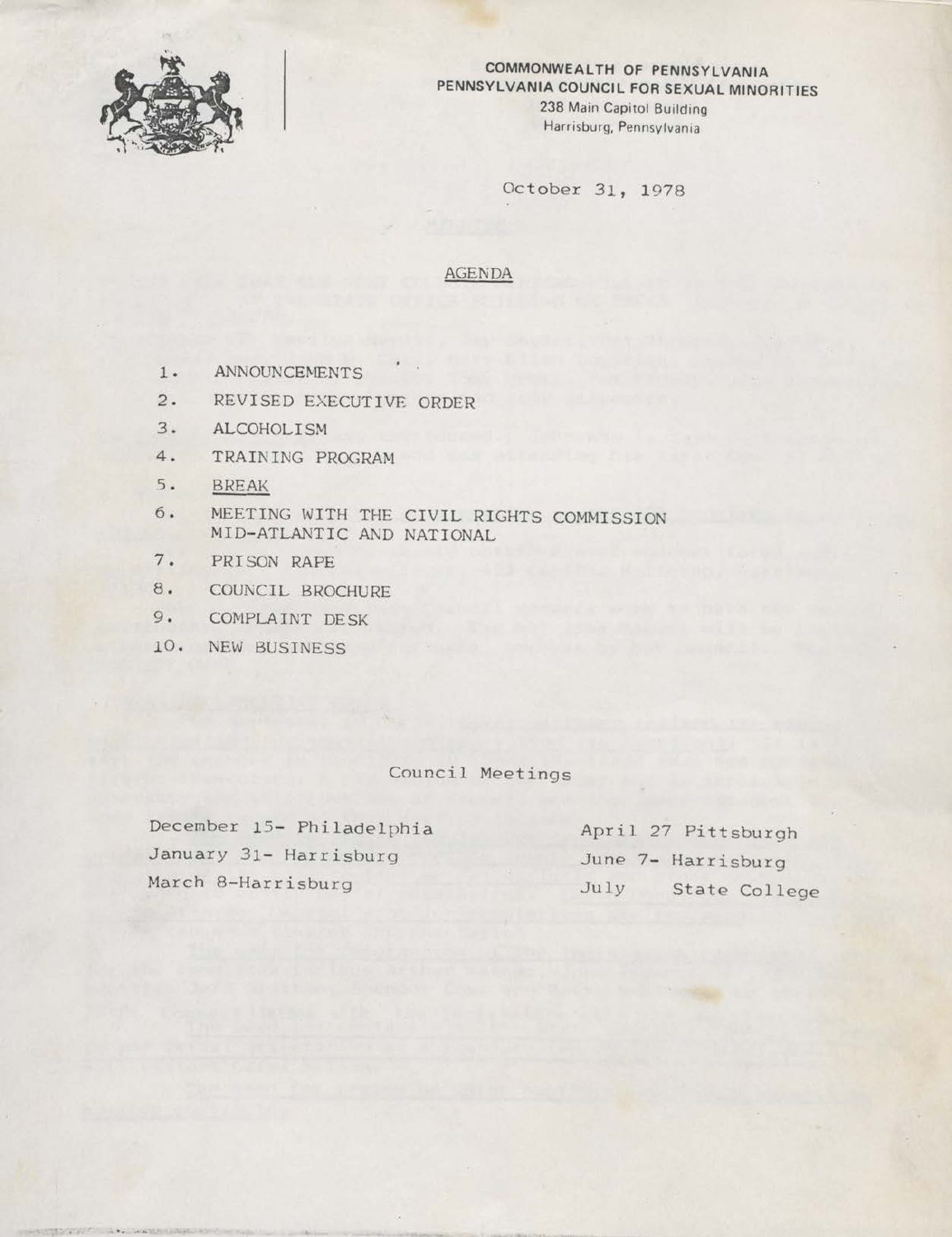

## **COMMONWEALTH OF PENNSYLVANIA PENNSYLVANIA COUNCIL FOR SEXUAL MINORITIES 238 Main Capitol Building Harrisburg, Pennsylvania**

#### MINUTES

PLEASE NOTE THAT OUR NEXT COUNCIL MEETING WILL BE IN PHILADELPHIA ON DECEMBER 15 AT THE STATE OFFICE BUILDING ON BROAD AND SPRING GARDEN STS IN THE PENTHOUSE.

ATTENDANCE: Marilyn Hewitt, Jay Snyder, Pat Thompson, David N. Donaldson, John D. Case, Mary Ellen Dowdrick, Joseph W. Burns, Rose Weber, Louise G. Oncley, Tony Henry, Pam Erdely, John Zinsmeister Art Duprat, Arthur Warner,and Tony Silvestre.

1. John Zinsmeister was introduced. John who is from Pittsburgh was 1. <u>John Zinsmeister</u> was introduced. John who is from Pittsburgh was<br>appointed by the Governor and was attending his first Council meeting.

## 2. ANNOUNCEMENTS:

Candidate Thornburgh at a meeting of the ADA promised to continue the Council if elected.

the Council if elected.<br>New Council members should obtain travel voucher forms and booklets by writing to Finanical Officer, 425 Capitol Building, Harrisburg, Penn  $17120.$   $\blacksquare$   $\blacksquare$   $\blacksquare$   $\blacksquare$   $\blacksquare$   $\blacksquare$   $\blacksquare$   $\blacksquare$   $\blacksquare$   $\blacksquare$   $\blacksquare$   $\blacksquare$ ,  $\blacksquare$ 

John Z. suggested that Council members work to have the new national switchboard number circulated. The hot line number will be included in a resource list prepared for sate workers by our council. The number  $\frac{1}{1000}$ a resource fist prepared for sate workers by our council. The number  $i_s$ 

#### 3. REVISED EXECUTIVE GRIER

On September 19, 1978, Governor Shapp revised the executive order creating our council and describing its functions. It is clear that the changes in functions is significant and that new opportunities present themselves. <sup>A</sup> discussion of the order and is implications is necessary and will continue at council meetings over the next few month necessary and will continue at council meetings over the next few months.<br>Some issues raised at this meeting include: Some issues raised at this meeting include:<br>The need to review regulations from agencies as they are

prepared or promulcated in order to assure compliance with the order. (Marilyn Hewitt will review the Fa. Bulletin and other council members are urged to notify her of regulations. David Donaldson will see where in the Attorney General's office regulations are reviewed so that that office can work towards implementation

The need for reformation of the legislation committee. Volunteers for the committee include Arthur Warner, John Zinsmeister, Joe Burns. In addition Jeff Britton, Spencor Coxe and Barry Kohn will be invited to<br>join. Council liaison with the legislature will also in it join. Council liaison with, the legislature will also be discussed

the need for contact with the State Contract Compliance people to add sexual orientation as a standard for contract compliance. Tony will contact Carol Nelson.

The need for review of union contract procedures as well as housing contracts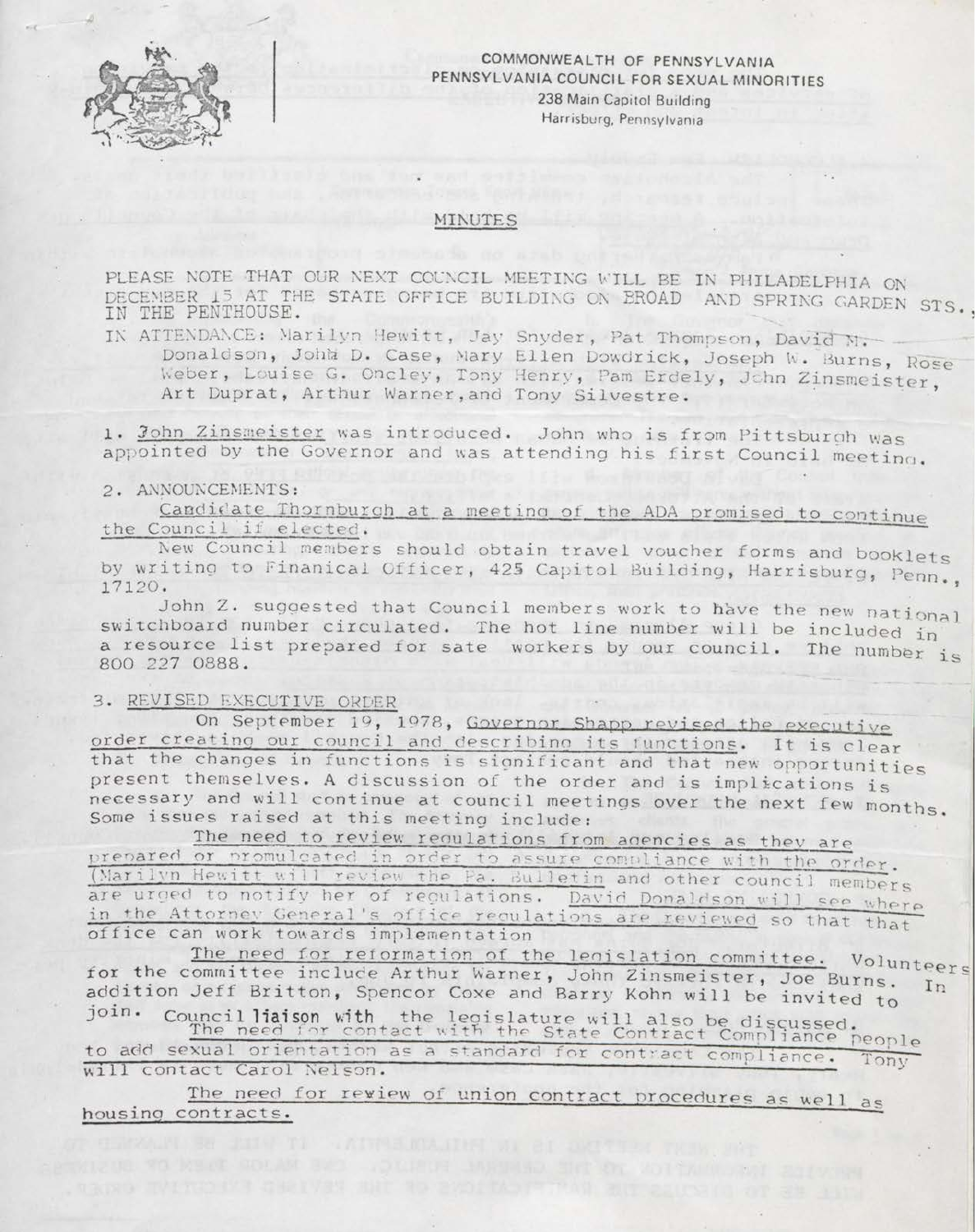# The need for discussion on discrimination in the provision of services and a clarification of the differences between discrimination in intent and effect.

4. ALCOHOLISM Pam Erdely<br>The Alcoholism committee has met and clarified their goals. These include research, training and education, and publication of information. A meetinc will be held with the chair of the Council on

Druc and Alcohol Abuse.<br>Pam is gathering data on academic programs on alcoholism within the state.

te.<br>Articles on alcoholism are being prepared for the gay press.

# 5. TEAINING Tony Silvestre for Ken George

The session with Affirmative Action Pureau staff was well re-<br>ceived. Another session with all AA staff in Harrisburg will be held on November 15, The Department of Personnel will be invited to send

a representative.<br>The training of Human Relations staff in Philadelphia will also

be held in November.<br>
David Donaldson will explore the possibility of a session with<br>
staff of the Attorney General's office.

Marilyn Hewitt will prepare a list of resources in Pennsylvania from which lists will be worked up for various agencies.

# 6. MEETING WITH THE PENNSYLVANIA ADVISORY COMMITTEE TO THE CIVIL RIGHTS **COMMISSION**

Grace Alpern, in response to a phone call from Tony, suggested that we send an agenda for meeting between their staff and members and our members. The Agenda will deal with discrimination against sexual minority members in the administration of justice. Some of the issues will be legislation, courts, lack of uniform enforcement, lack of training of police and correction guards, abusive treatment and other issues. Tony will agrange for a meeting with the Council members interested. Anyone interested should contact Tony.

# **Z. COUNCIL BROCHURE**

Marilyn and Art will prepare a brochure for use by our Council.

# 8. COMPLAINT DESK

Since Tom Wiestling's resignation the desk has been without Since Tom Wiestling's resignation the desk has been minister.<br>a director. <u>Joe Burns has agreed to take responsibility for the desk</u> a director. <u>Joe Burns Has agreed to complaints</u> by sexual minority per-<br>until January 1, Persons who hear of complaints by sexual minority perantil January 1. Fersons who hear to Joe.

# 9. PRISON RAFE

The Committee including Arthur Warner, David Donaldson, Tony Henry, Tony Silvestre, Jack Case and Ken George will meet in Philadelphia to begin planning for the conference.

THE NEXT MEETING IS IN PHILADLEPHIA. IT WILL BE PLANNED TO PROVIDE INFORMATION TO THE GENERAL PUBLIC. ONE MAJOR ITEM OF BUSINESS WILL BE TO DISCUSS THE RAMIFICATIONS OF THE REVISED EXECUTIVE ORDER.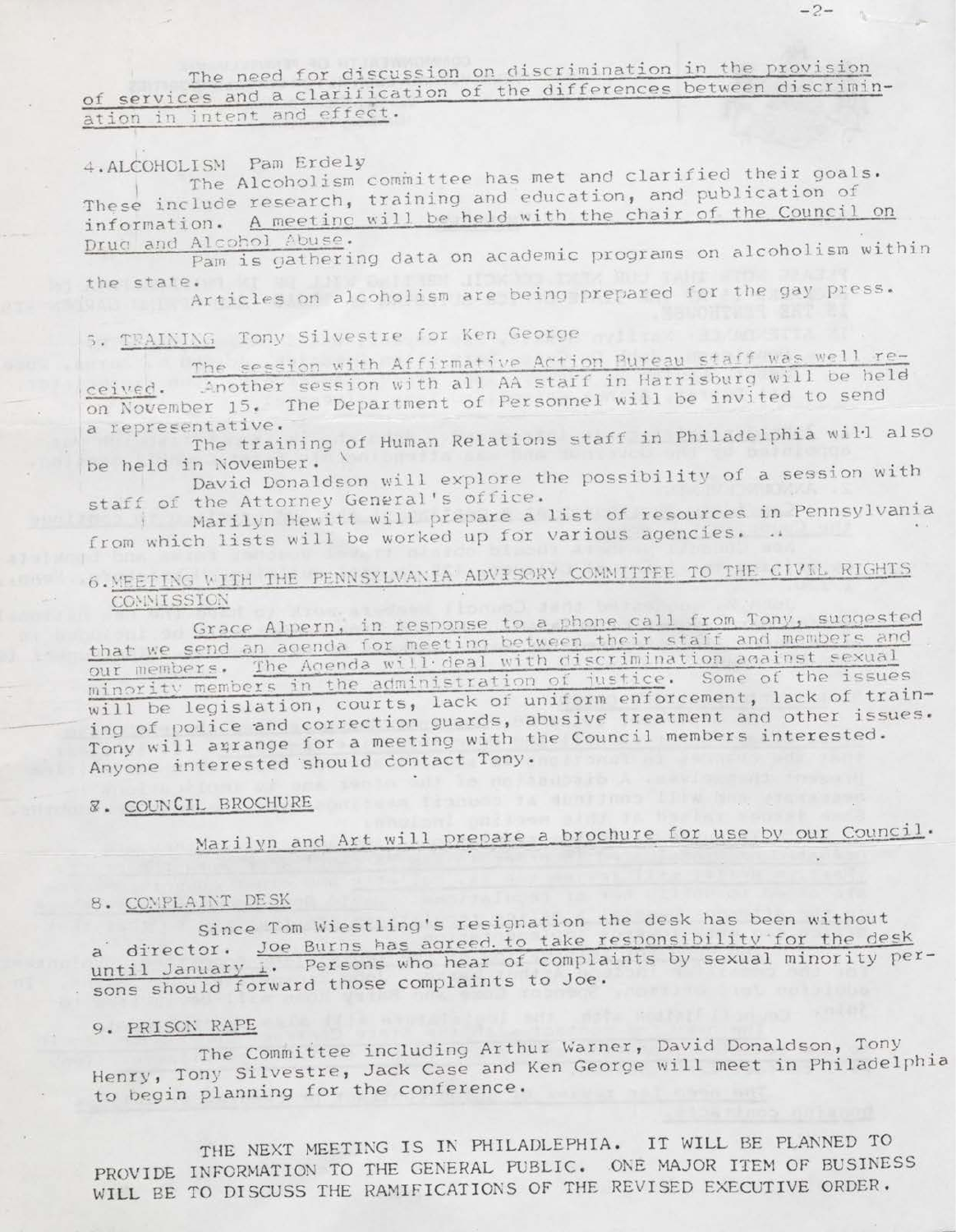

**€**

 $\overline{6}$ 

## Commonwealth of Pennsylvania GOVERNOR'<sup>S</sup> OFFICE EXECUTIVE ORDER

| SUBJECT                                  |                                |                                             | NUMBER |
|------------------------------------------|--------------------------------|---------------------------------------------|--------|
|                                          | Commitment Toward Equal Rights |                                             | 1975-5 |
| DATE<br>As Amended<br>September 19, 1978 | DISTRIBUTION                   | BY DIRECTION<br>7 Milton J. Shapp, Governor |        |

In continuing the Commonwealth's commitment to provide leadership in the effort to obtain equal rights for all persons in Pennsylvania, this Administration is committed toworking towards ending discrimination against persons because of their sexual or affectional orientation. There shall be no discrimination by any Commonwealth department, board, commission or other official entity under the Governor'<sup>s</sup> jurisdiction, or any representative thereof, because of sexual or affectional Orientation in any matter of hiring or employment,  $\int$  housing, credit, contracting, provisions of services, or any other matter whatsoever. JNothing, however, in this Order shall be construed to require any review or statistical analyses of the composition of the work force or other class of persons affected hereby.

To further this commitment there is hereby established the Pennsylvania Council for Sexual Minorities (Council).

## **1.** Composition of Council.

**z**

a. The Council shall be composed of not more than thirty-seven members. The Attorney General, the Secretaries of the Departments of Health, Labor and Industry, Public Welfare, and Education, the State Police Commissioner, the Secretary of Administration, the Commissioner of Corrections, the Executive Directors of the Pennsylvania Human Relations Commission and the Governor's Council for Drug and Alcohol Abuse, and the Director of the Commission for Women, or <sup>a</sup> representative designated by them, shall serve as ex officio members. The remaining members shall be appointed by the Governor from the general public.

b. The Governor shall designate one member as Chairperson of the Council

c. Members of the Council shall serve for terms of one or two years as the Governor shall designate. The Governor shall fill any vacancies which may occur.

d. Members of the Council from the general public will serve without salary but shall be reimbursed for necessary expenses incurred while attending official Council meetings and performing other official functions as the Chairperson, with the approval of the Governor's Office, shall prescribe.

## 2. Functions.

k

a. The Council shall study problems of sexual minorities and make recommendations to the Governor as to policy, program, and legislative changes needed to further the goal of obtaining equal rights for all persons.

b. The Council shall work with state agencies to end discrimination against state employes, clients, the general public, and employes of firms which contract with the Commonwealth) solely on the basis of their sexual or affectional orientation.

c. The Council shall work to educate state personnel and the public in general concerning problems and issues affecting sexual minorities The Council shall outline plans for educating state employes concerning the problems of sexual minorities, review these plans with appropriate agency officials, develop timetables for their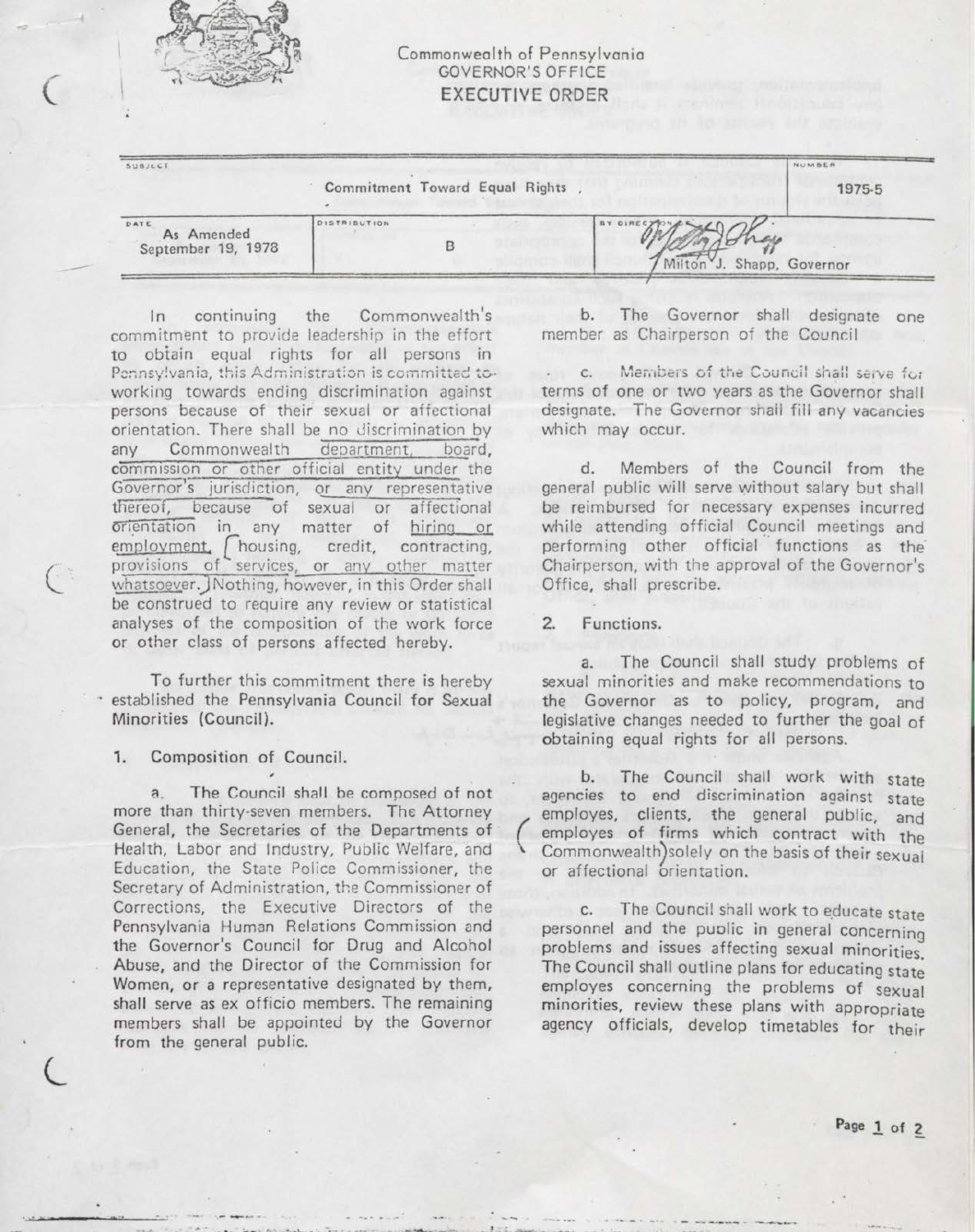implementation, provide qualified speakers for any educational seminars it shall organize, and evaluate the results of its programs.

 $\cdot$   $\|$ d. The Council is authorized to receive complaints from persons claiming that they have been the victims of discrimination for their sexual or affectional orientation. Where feasible, such complaints shall be referred to the appropriate agency for resolution. The Council shall compile <sup>a</sup> record of complaints received and their disposition. Agencies receiving such complaints directly will inform the Council of their nature and disposition.

e. The Council shall adopt rules of procedures consistent with the provisions of this Order. Such rules shall, where appropriate, provide safeguards for the confidentiality of complainants.

f. The Council shall convene formeetings or hearings at the call of its Chairperson. A majority of appointed members shall constitute <sup>a</sup> quorum for the purpose of conducting the business of the Council. A vote of the majority of members present shall be sufficient for all actions of the Council.

g. The Council shall issue an annual report to the Governor and general public.

3. Duties of Agencies Under the Governor's jurisdiction perfect to cont to come of

Agencies under the Governor's jurisdiction are hereby directed to cooperate with the Pennsylvania Council for Sexual Minorities, to supply the Council with direct assistance and information requested in order that the goals of this Order may be realized, and to work with the Council to educate agency employes on the problems of sexual minorities. In addition, those agencies and departments not otherwise represented on the Council shall send a representative to Council meetings when so requested by the Chairperson.

**CONTRACTOR** 

 $\therefore$   $\mathcal{S}$ ufu.